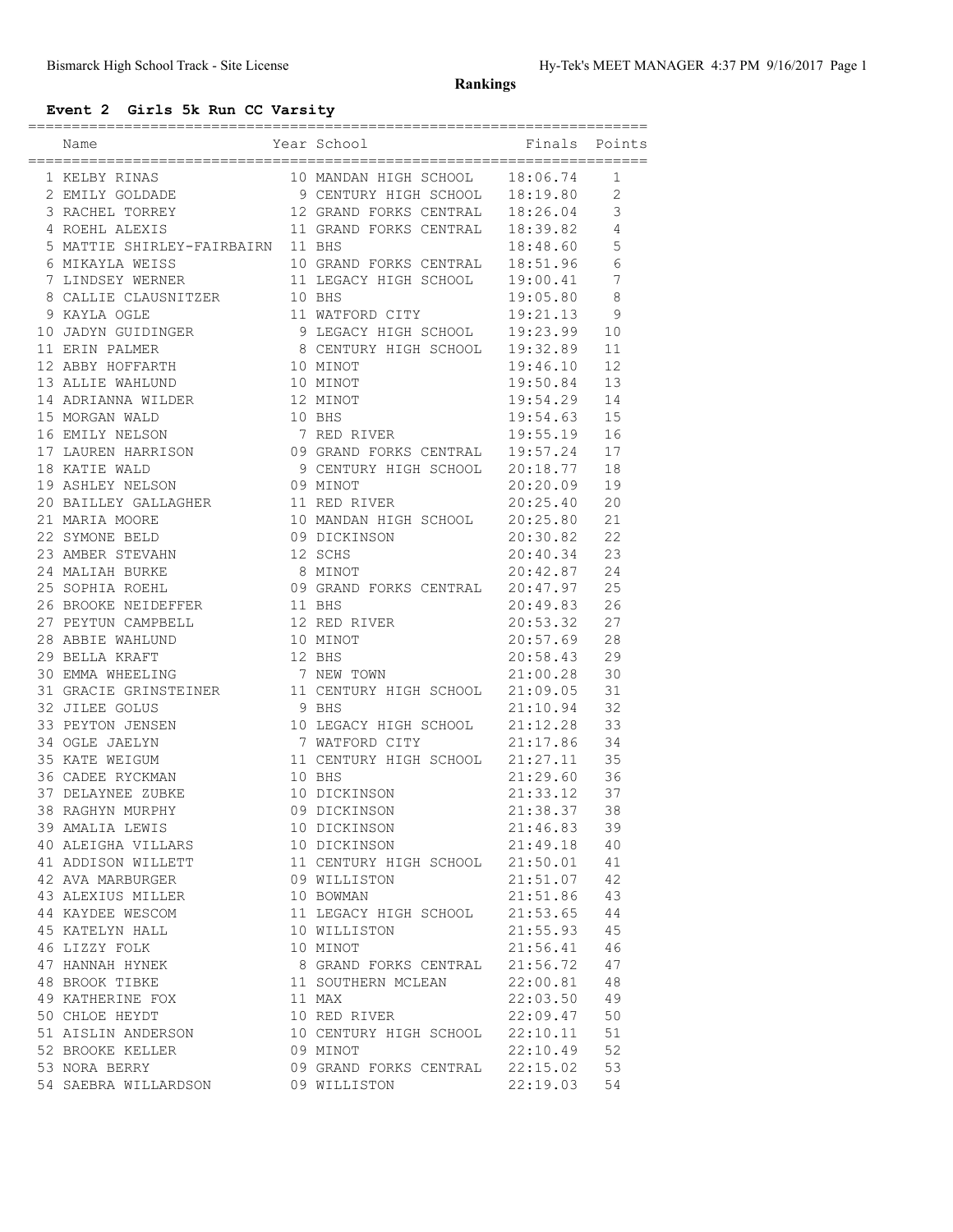**Rankings**

#### **....Event 2 Girls 5k Run CC Varsity**

|                                                                                                                                                               |                                                                                                                                    | 22:19.38 55<br>22:19.68 56<br>22:20.04 57 |     |
|---------------------------------------------------------------------------------------------------------------------------------------------------------------|------------------------------------------------------------------------------------------------------------------------------------|-------------------------------------------|-----|
|                                                                                                                                                               |                                                                                                                                    |                                           |     |
|                                                                                                                                                               |                                                                                                                                    |                                           |     |
| 58 JADE KOSKI                                                                                                                                                 | 12 SOUTHERN MCLEAN 22:27.31 58                                                                                                     |                                           |     |
| 59 AMAYA RAMSEY                                                                                                                                               | 9 MANDAN HIGH SCHOOL 22:29.10 59                                                                                                   |                                           |     |
| 60 OLIVIA MURDOFF                                                                                                                                             | 12 CENTURY HIGH SCHOOL 22:30.86 60                                                                                                 |                                           |     |
|                                                                                                                                                               |                                                                                                                                    |                                           |     |
|                                                                                                                                                               |                                                                                                                                    |                                           |     |
| 61 EMILY COOPER<br>62 BRYNN HYTTINEN<br>63 ELIZA LOFBERG                                                                                                      | 10 LEGACY HIGH SCHOOL 22:34.21 61<br>8 SOUTHERN MCLEAN 22:37.51 62<br>12 BHS 22:49.20 63<br>8 SOUTHERN MCLEAN<br>12 BHS            |                                           |     |
| 64 ALLISON BEARSTAIL 11 SCHS<br>65 MONTANA TOTILE                                                                                                             |                                                                                                                                    | 22:58.90 64                               |     |
| 65 MONTANA ICENOGLE 12 WILLISTON 23:02.92 65                                                                                                                  |                                                                                                                                    |                                           |     |
| 66 KIERSTYN GRZADZIELEWSKI 09 GRAND FORKS CENTRAL 23:10.21 66                                                                                                 |                                                                                                                                    |                                           |     |
|                                                                                                                                                               | 12 MANDAN HIGH SCHOOL 23:16.35 67<br>09 KILLDEER 23:18.83 68<br>10 SOUTHERN MCLEAN 23:27.12 69                                     |                                           |     |
| 67 NATASHA TROXEL<br>68 HANNAH BENZ<br>69 MORGYN MILLER                                                                                                       |                                                                                                                                    |                                           |     |
|                                                                                                                                                               |                                                                                                                                    |                                           |     |
| 70 AMANDA ODEGARD                                                                                                                                             | 12 SOUTHERN MCLEAN 23:29.31 70                                                                                                     |                                           |     |
| 71 BRITTNEY REISTER 09 MEDINA                                                                                                                                 |                                                                                                                                    |                                           | 71  |
| 72 KATIE KUSLER                                                                                                                                               | 09 MEDINA 23:35.78<br>10 SCHS 23:37.12                                                                                             |                                           |     |
| 73 DARBI DEFOE<br>74 SARA COOPER<br>75 ABBY FOLK<br>76 LIZ HOLZER                                                                                             | 10 SCHS 23:37.12 72<br>12 MANDAN HIGH SCHOOL 23:38.67 73<br>10 MINOT 23:39.50 74<br>11 MINOT 23:39.76 75                           |                                           |     |
|                                                                                                                                                               |                                                                                                                                    |                                           |     |
|                                                                                                                                                               |                                                                                                                                    |                                           |     |
|                                                                                                                                                               | 12 LEGACY HIGH SCHOOL 23:40.15 76                                                                                                  |                                           |     |
| 77 TATELYN SCHURHAMER 11 SOUTHERN MCLEAN 23:40.47 77                                                                                                          |                                                                                                                                    |                                           |     |
| 78 MINDY BARCHENGER                                                                                                                                           |                                                                                                                                    |                                           |     |
| 79 LINDSAY PETERSON                                                                                                                                           |                                                                                                                                    |                                           |     |
| 80 LAURA HOLMSTROM<br>81 SHAWNEE HANSEN                                                                                                                       | 12 MANDAN HIGH SCHOOL 23:49.55 78<br>11 WATFORD CITY 23:52.60 79<br>8 SCHS 24:01.80 80<br>11 WATFORD CITY<br>8 SCHS<br>11 KILLDEER |                                           |     |
|                                                                                                                                                               |                                                                                                                                    | 24:04.81                                  | 81  |
| 82 NIAH SHUMWAY                                                                                                                                               | 09 WILLISTON 24:13.52 82                                                                                                           |                                           |     |
| 83 DANIELLE BENZ                                                                                                                                              | 12 KILLDEER                                                                                                                        | 24:19.12 83                               |     |
| 84 LAUREN KOSKI                                                                                                                                               | 12 SOUTHERN MCLEAN 24:23.70 84                                                                                                     |                                           |     |
|                                                                                                                                                               |                                                                                                                                    |                                           |     |
|                                                                                                                                                               | 09 BOWMAN 24:37.46 85<br>11 MANDAN HIGH SCHOOL 24:38.68 86<br>12 CENTRAL MCLEAN 24:40.33 87                                        |                                           |     |
|                                                                                                                                                               |                                                                                                                                    |                                           |     |
|                                                                                                                                                               |                                                                                                                                    | 25:08.97 88                               |     |
|                                                                                                                                                               | 9 MANDAN HIGH SCHOOL 25:11.94 89                                                                                                   |                                           |     |
| 90 JAIDEN HORNER                                                                                                                                              | 9 MANDAN HIGH SCHOOL 25:12.35 90                                                                                                   |                                           |     |
| 91 ELIZABETH ALLAN<br>92 CORRIE DOBITZ                                                                                                                        | 9 MANDAN HIGH SCHOOL 25:30.59 91<br>12 KILLDEER 25:43.77 92<br>12 MANDAN HIGH SCHOOL 25:51.85 93                                   |                                           |     |
|                                                                                                                                                               |                                                                                                                                    |                                           |     |
|                                                                                                                                                               |                                                                                                                                    |                                           |     |
| 93 JULIANN SPILMAN 12 MANDAN HIGH SCHOOL 25:51.85 93<br>94 JANIE BERGER 10 MANDAN HIGH SCHOOL 25:55.25 94<br>95 MAIYA FLECK 12 MANDAN HIGH SCHOOL 26:00.94 95 |                                                                                                                                    |                                           |     |
|                                                                                                                                                               |                                                                                                                                    |                                           |     |
| 96 KALIE GUDMESTAD                                                                                                                                            | 12 MEDINA                                                                                                                          | 26:03.30                                  | 96  |
| 97 CHRISTINA BINGHAM                                                                                                                                          | 11 MAX                                                                                                                             | 26:08.47                                  | 97  |
| 98 ABBY CARLSON                                                                                                                                               | 11 MEDINA                                                                                                                          | 26:55.22                                  | 98  |
| 99 HAYLEE OTTO                                                                                                                                                | 12 MEDINA                                                                                                                          | 27:13.75                                  | 99  |
| 100 COURTNEY REISTER                                                                                                                                          | 12 MEDINA                                                                                                                          | 27:15.80                                  | 100 |
| 101 RUTH VOGLE                                                                                                                                                | 10 SOUTHERN MCLEAN                                                                                                                 | 27:32.87                                  | 101 |
| 102 LAURYN LEIDHOLM                                                                                                                                           | 12 SOUTHERN MCLEAN                                                                                                                 | 28:24.33                                  | 102 |
| 103 HOPE SCHERESKY                                                                                                                                            | 12 MAX                                                                                                                             | 29:16.58                                  | 103 |